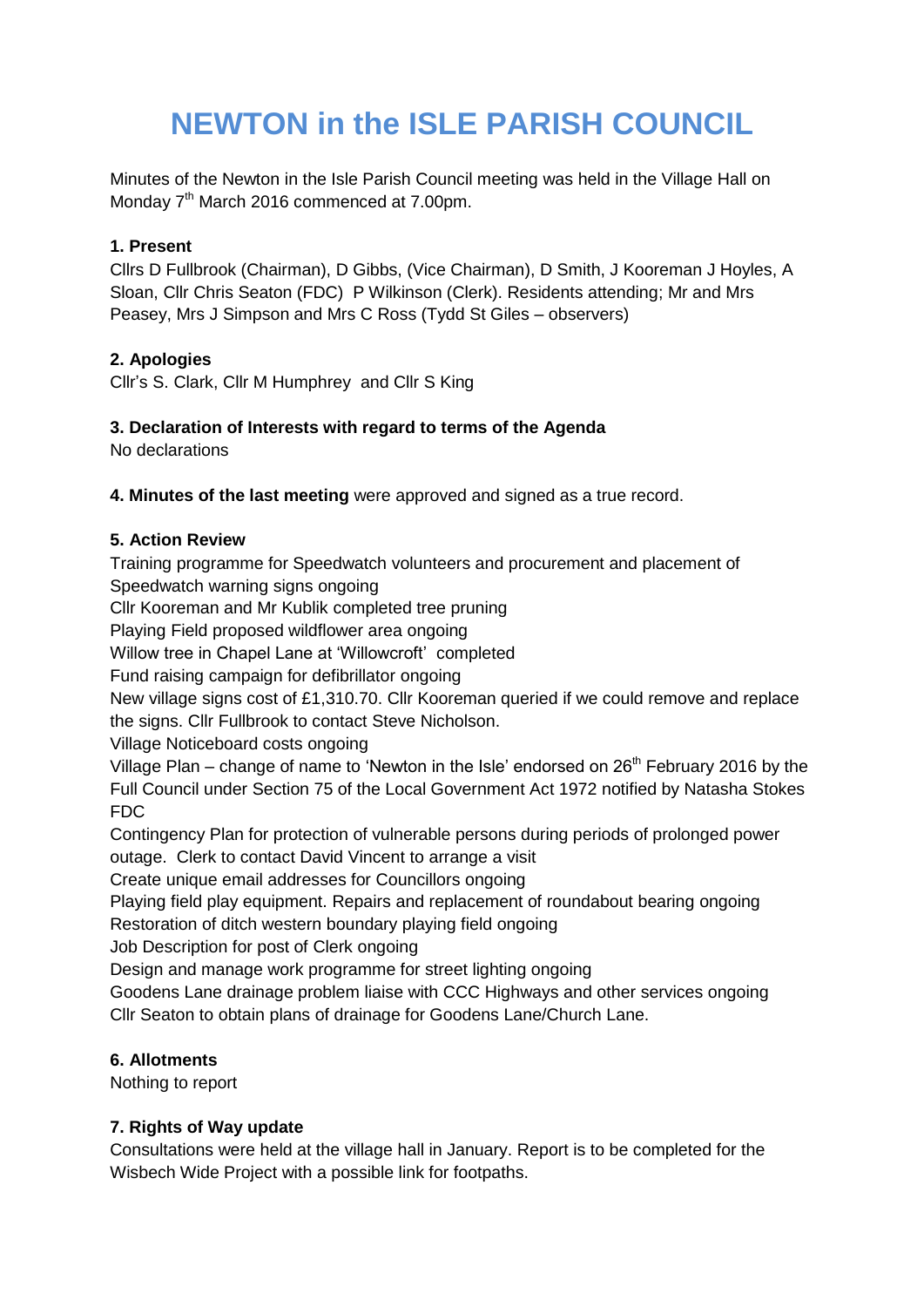# **8. Finance**

Savings Account £1692.68 includes 21p interest March Community a/c £475.09 reimbursement of VAT

Five cheques for payment

**£10** Mr Kublik for use of trailer and removal of rubbish cheque no 100525 **£30** including Vat - Online Paycheck for Clerks completed by Cllr Gibbs and Cllr Fullbrook. cheque no 100526 (Pat Wilkinson (clerk) expenses)

Village Plan Grant expenses

**£60** Newton Fete Committee - advertising stand and display material for Newton Fete cheque no 100522

**£148.80** including Vat - Design Partners Village Plan brochures. Cheque no 100523 **£276.00** including Vat - Design Partners Village Plan printing questionnaires results cheque no 100524

 *Resolved to approve payment of the five cheques above amounting to total expenditure of £524.80 Approved by Councillors*

Village Plan Grant expenses - £ 414 leaving £234 with outstanding expenses estimated about £220 leaving £14 in Village Plan Grant.

Total expenditure of £524.80 including Village Plan expenses - leaving £9149.09 . Deducting the £234 in VP Grant - £8915.09

Payroll Services ACRE annual fees for 2016 quote £80.00 while LGS Services recommended by CAPALC quote £33.00

 *Resolved to approve Payroll Provider LGS Services for the year 2016/17 Approved by Councillors* 

# **9. Planning.**

Planning applications reviewed at planning meetings

Application for a Ménage, The Mount, Mill Lane approved

Planning application F/FY15/1101/F- Roshamara 326 High Road Councillors redressing of drainage issue approved

Planning application: F/YR16/0078/F for 16 Fen Road Newton for erection of single storey side and rear extension involving demolition of existing garage approved

# **10. Highways**

Pot holes have been reported and repaired a further survey will be carried out within the next few weeks and reported where necessary.

The LHI (Local highways Bid) to improve the footpath was not successful. The Parish Council would consider options next year.

# **11. Village Hall**

Coffee and teas continued .Village organisations were being encouraged to run the Soup and Sandwich events. A Baking Demonstration had taken place, a talk on Wisbech Castle due shortly along with a Bowls Club Bingo.